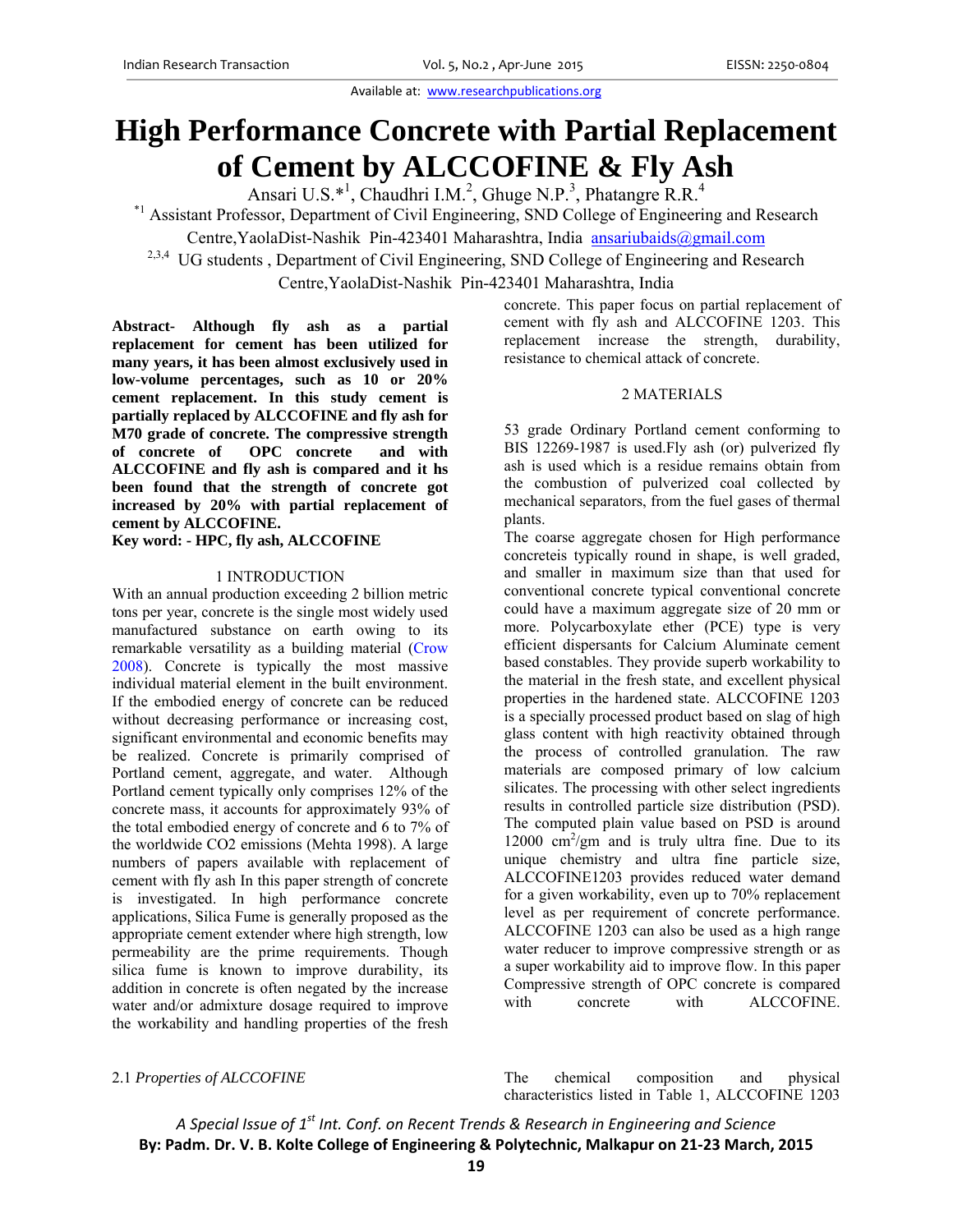#### Available at: www.researchpublications.org

has got the unique chemical composition mainly of CaO 31-33% and SiO2 33-35%. Physically the product is unique with regards to its particle size

distribution. Figure: 1, demonstrates the comparative particle size distribution analysis.

| Table 1: Properties of ALCCOFINE |             |                          |                |  |  |  |  |  |
|----------------------------------|-------------|--------------------------|----------------|--|--|--|--|--|
| <b>Chemical Analysis</b>         | Mass %      | <b>Physical analysis</b> | Range          |  |  |  |  |  |
|                                  |             |                          |                |  |  |  |  |  |
| CaO                              | 32-34       | <b>Bulk Density</b>      | 600-700 kg/m3  |  |  |  |  |  |
| Al2O3                            | 18-20       | Surface Area             | 12000 cm2/gm   |  |  |  |  |  |
| Fe <sub>2</sub> O <sub>3</sub>   | $1.8 - 2$   | Particle shape           | Irregular      |  |  |  |  |  |
|                                  |             |                          |                |  |  |  |  |  |
| SO <sub>3</sub>                  | $0.3 - 0.7$ | Particle Size, d10       | $\leq$ 2 $\mu$ |  |  |  |  |  |
|                                  |             |                          |                |  |  |  |  |  |
| MgO                              | $8 - 10$    | d50                      | $< 5\mu$       |  |  |  |  |  |
| SiO <sub>2</sub>                 | $33 - 35$   | d90                      | $< 9 \mu$      |  |  |  |  |  |
|                                  |             |                          |                |  |  |  |  |  |



 **Figure. 1 Particle Size Distribution** 

# 3 MIX DESIGN CASTING AND CURING

Concrete is designed for M70 table 2 shows percentage constituting of each material. After mix design concrete cement is tested for setting time and concrete is tested for workability. Specimen

size of concrete sample for compressive strength test was taken as 100.0 mm X 100.0 mm X 100.0 mm to make better control. After 24 hrs of casting the cubes were demoulded and kept in normal tap water for curing.

| <b>Designation</b><br>(M70) | <b>OPC</b><br>(kg) | PFA.<br>(kg) | <b>Alcoo</b><br>(kg) | C.A<br>20 <sub>mm</sub><br>(kg) | C.A<br>10 <sub>mm</sub><br>(kg) | CSS.<br>(kg) | N.<br><b>Sand</b><br>(kg) | Water<br>$\left(\text{kg}\right)$ | <b>Admixture</b><br>(gm.) |
|-----------------------------|--------------------|--------------|----------------------|---------------------------------|---------------------------------|--------------|---------------------------|-----------------------------------|---------------------------|
| OPC+PFA+AL<br><b>COFINE</b> | 11.75              | 2.50         | 1.25                 | 7.47                            | 17.46                           | 9.90         | 10.00                     | 3.63                              | 157                       |

**Table 2:***Batching of concrete mixes (0.025m3 )*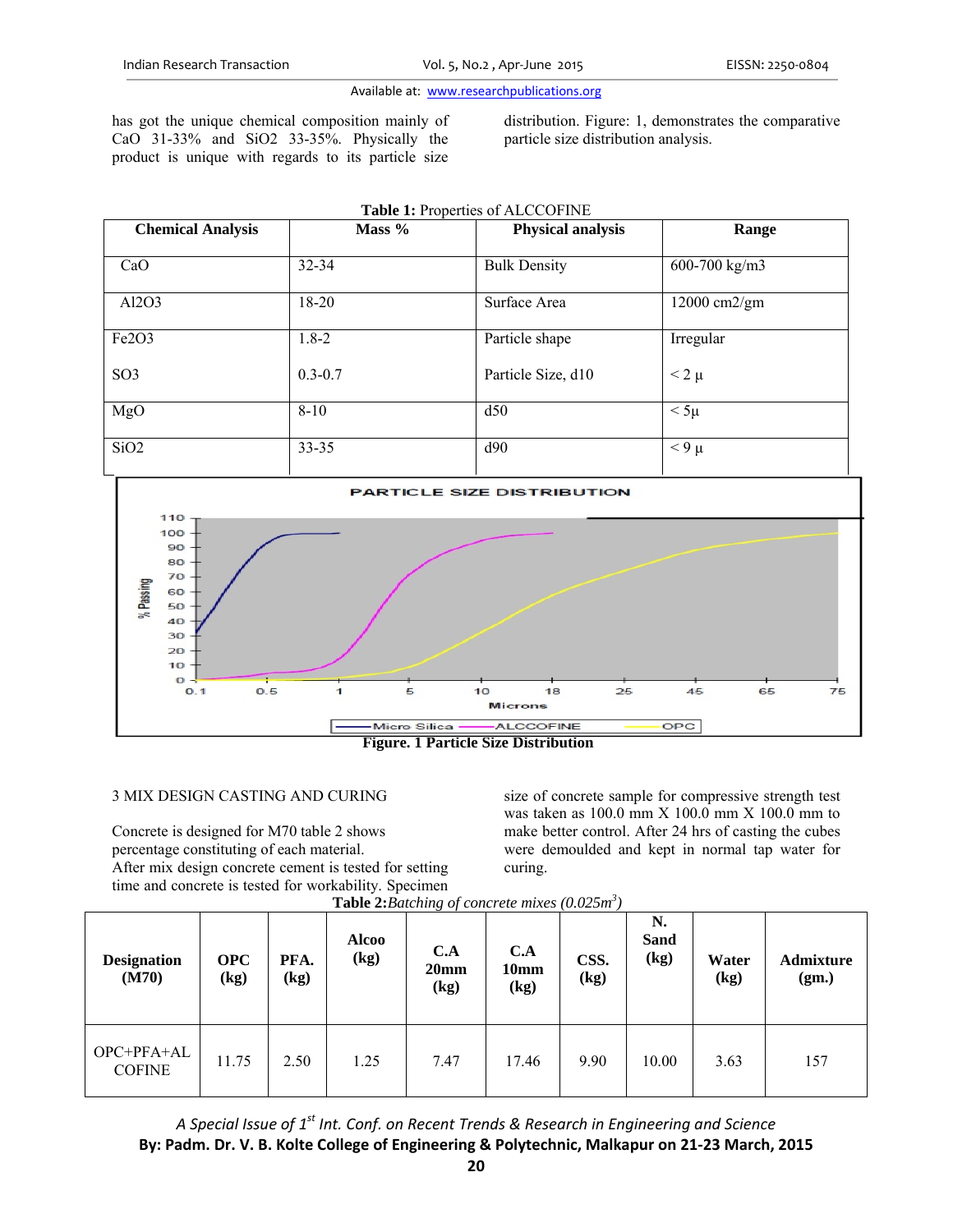|  | Available at: www.researchpublications.org |
|--|--------------------------------------------|
|--|--------------------------------------------|

| HPPFA<br>OPC | $\Delta$<br>. . <u>.</u> | $\sim$ $\sim$ | 0.00 | 7.39     | 17.20<br>ه∠. ا    | 9.80 | $.90^{\circ}$<br> | 3.63 | 171<br>1 / 1 |
|--------------|--------------------------|---------------|------|----------|-------------------|------|-------------------|------|--------------|
| <b>OPC</b>   | 15.50                    | 0.00          | 0.00 | -<br>47. | $\sqrt{ }$<br>.46 | 9.90 | 10.00             | 3.94 | 171<br>1/1   |

### 4 RESULTS AND DCISCUSSION

Concrete cubes are tested for compressive strength in CTM after 7 days and 28 days. Table shows compressive strength of cubes while figure shows comparison between OPC concrete and concrete with

ALCCOFINE and flyash. Our 2<sup>nd</sup> trial was failed because it was not take proper initial strength; the flyash content which are used for this trial is up 30 %. So as per IS suggestions fly ash is use up to 30- 35% but it not in case of high performance concrete.

| <b>DESINGNATION</b> | <b>GREAD</b> | <b>CAST</b><br><b>DATE</b> | <b>TEST</b><br><b>DATE</b> | AGE<br>AT<br><b>TEST</b> | <b>COMPRESSIV</b><br><b>STRENGTH</b><br>N/MM <sup>2</sup> | <b>NOMINAL</b><br><b>DENSITY</b><br>$KG/M^3$ |
|---------------------|--------------|----------------------------|----------------------------|--------------------------|-----------------------------------------------------------|----------------------------------------------|
| OPC+PFA+ALCOFINE    | M70          | 13.01.15                   | 20.01.15                   | 7                        | 53.90                                                     | 2512                                         |
| OPC+PFA+ALCOFINE    | M70          | 13.01.15                   | 20.01.15                   | 7                        | 54.67                                                     | 2522                                         |
| OPC+PFA+ALCOFINE    | M70          | 13.01.15                   | 20.01.15                   | 7                        | 55.67                                                     | 2527                                         |
| $OPC+PFA$           | M70          | 13.01.15                   | 20.01.15                   | 7                        | <b>DISCARDED</b>                                          |                                              |
| $OPC+PFA$           | M70          | 13.01.15                   | 20.01.15                   | 7                        | <b>DISCARDED</b>                                          |                                              |
| $OPC+PFA$           | M70          | 13.01.15                   | 20.01.15                   | 7                        | <b>DISCARDED</b>                                          |                                              |
| PURE OPC            | M70          | 13.01.15                   | 20.01.15                   | 7                        | 58.56                                                     | 1387.0                                       |
| PURE OPC            | M70          | 13.01.15                   | 20.01.15                   | 7                        | 60.10                                                     | 1422.8                                       |
| PURE OPC            | M70          | 13.01.15                   | 20.01.15                   | 7                        | 58.70                                                     | 1408.5                                       |

**Table 3.** *Compressive strength results 7 days* 

**Table 4:** *Compressive strength after 28 day.* 

| <b>Designation</b> | Grade | <b>Cast Date</b> | <b>Test Date</b> | Age At<br><b>Test</b> | <b>Compressive</b><br><b>Strength</b><br>N/Mm <sup>2</sup> | <b>Nominal</b><br><b>Density</b><br>$Kg/M^3$ |
|--------------------|-------|------------------|------------------|-----------------------|------------------------------------------------------------|----------------------------------------------|
| OPC+PFA+ALCOFINE   | M70   | 13.01.15         | 10.02.15         | 28                    | 81.13                                                      | 1212.8                                       |
| OPC+PFA+ALCOFINE   | M70   | 13.01.15         | 10.02.15         | 28                    | 81.96                                                      | 1236.0                                       |
| OPC+PFA+ALCOFINE   | M70   | 13.01.15         | 10.02.15         | 28                    | 83.37                                                      | 1252.6                                       |
| OPC+PFA            | M70   | 13.01.15         | 10.02.15         | 28                    | <b>DISCARDED</b>                                           |                                              |
| $OPC+PFA$          | M70   | 13.01.15         | 10.02.15         | 28                    | <b>DISCARDED</b>                                           |                                              |
| OPC+PFA            | M70   | 13.01.15         | 10.02.15         | 28                    | <b>DISCARDED</b>                                           |                                              |
| PURE OPC           | M70   | 13.01.15         | 10.02.15         | 28                    | 76.09                                                      | 1712.0                                       |
| PURE OPC           | M70   | 13.01.15         | 10.02.15         | 28                    | 75.23                                                      | 1692.7                                       |
| PURE OPC           | M70   | 13.01.15         | 10.02.15         | 28                    | 76.52                                                      | 1721.8                                       |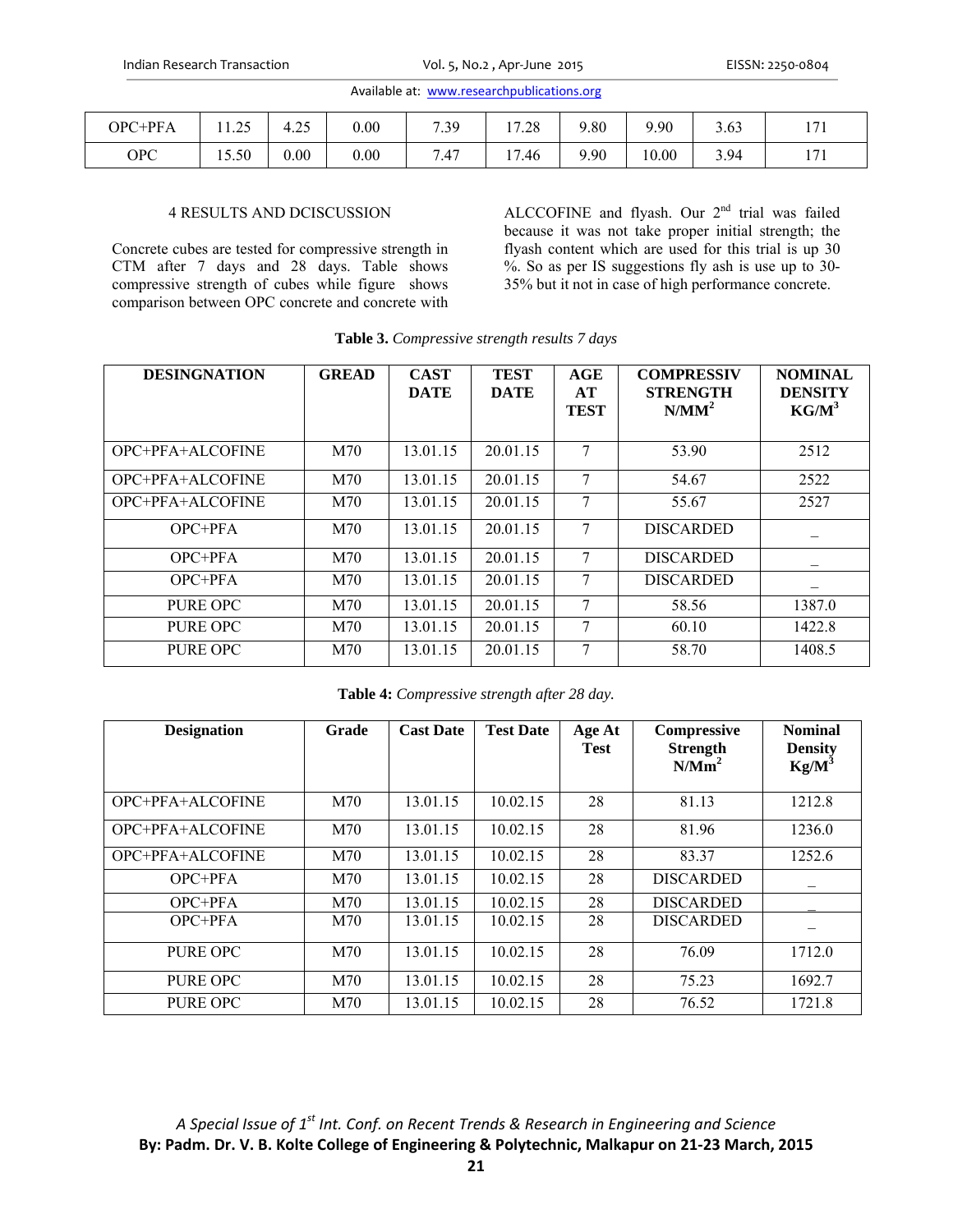Available at: www.researchpublications.org







**Figure 3:** *Variation in compressive strength at 28 days.* 



**Figure 4:** *Average compressive strength at 7 and 28 days.* 

# 4 CONCLUSION

From the results of compressive strength test we conclude following points.

- The compressive strength of concrete increases with increase ALCCOFINE and flyash content in HPC up to 15-20 %.
- High density of the mix was achieved and subsequently higher packing value.
- Cube failure pattern was dumb bell showing aggregate crushing dominantly.

As per cost concern ALCCOFINE is cheaper than cement so for better strength and durability of